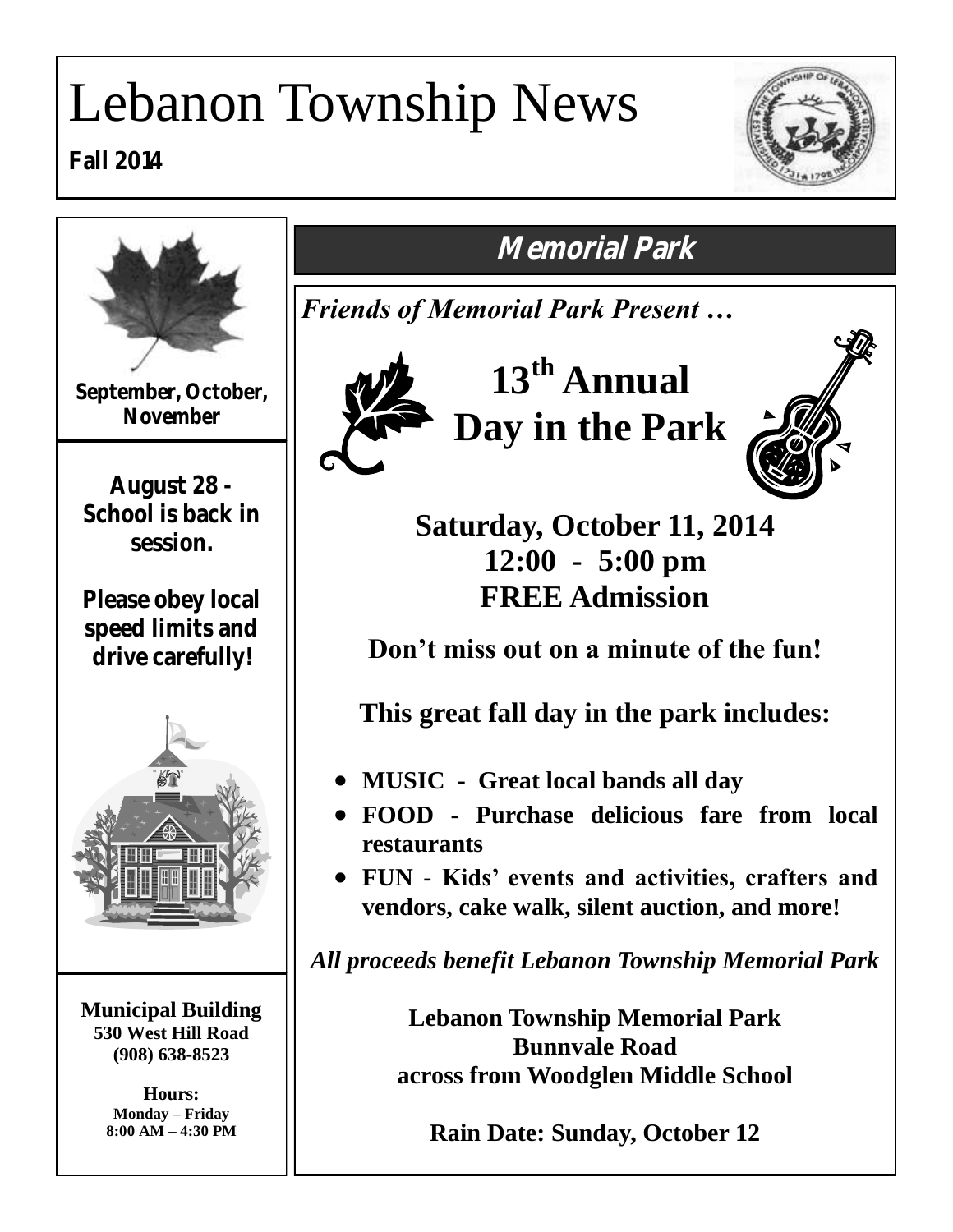#### **Memorial Park (continued)** PROCEEDS TO BENEFIT LEBANON TOWNSHIP MEMORIAL PARK SUNDAY IN THE PARK ளா www.sundavinthepark.net Locations **LEBANON TOWNSHIP Date: Sunday, September 28, 2104 MEMORIAL PARK Rain date: Sunday, October 5, 2014 67 BUNNVALE ROAD Time:** CALIFON, NJ 07830 **9:00 am - 3:00 pm** Trophies Awarded for All Classes: A. Corvettes H. Stock GM (1950 & up) O. Special Interest B. Antiques ('49 & earlier) I. Stock Mopar (1950 & up) P. Mustang C. Ford Muscle **1. Stock Trucks** Q. Camaro/Firebird D. GM Muscle K. Custom Trucks R. Motoreyeles E. Mopar Muscle L. Street Rods S. Shelby F. Stock Chevy M. Custom Cars T. Tractor G. Stock Ford (1950 & up) N. Foreign/European Entry Form: **Vendors** PREREGISTRATION DEADLINE SEPT. 16TH- \$12.00 DAY OF SHOW - \$15.00 **SPECTATORS \$2 Welcome! PHONE** NAME: **ADDRESS:** DJ, FOOD and FUN E-MAIL See website for directions. MAKE YEAR: ALL PARKING LOTS AND **DRIVEWAYS ARE PAVED. CLASS MODEL:** NO DUST! OPTIONS: **SPECS** For more Info contacts **Make checks payable to: Lebanon Township Memorial Park Committee** Wayne Maurer - 908-638-4661 **to be received by 9/16/14: 262 Rocky Run Road** or email us: info@sundayinthepark.net  **Glen Gardner, NJ 08826**

# **From the Tax Office ...**

**Tax Bills** - The 2014 Final/2015 Preliminary Lebanon Township tax bills have been mailed as of July 16, 2014. Third Quarter taxes were due August 1.

**Homestead Rebate** - This is a state program which credits eligible homeowners' property taxes directly through the tax office. The filing deadline for 2012 Homestead Benefit Applications was January 31, 2014. Homestead benefits for 2012 are expected to be applied to May 2015 property tax bills. Additional information on the 2012 homestead benefit may be available at 1-888-283-1233.

**Senior Freeze** - **PTR** - The Division of Taxation has begun mailing 2013 Senior Freeze (Property Tax Reimbursement) checks to applicants who filed by the original deadline of June 2, 2014. Keep in mind that the deadline has been extended until Sept. 15, 2014.

Only applicants whose 2013 income did not exceed \$70,000 are eligible to receive a reimbursement payment, provided they met all the other requirements. Residents whose income is between \$71,001 and \$84,289 will not receive checks for 2013. The Division of Taxation will notify those applicants that they are not eligible. However, by filing an application by the due date, those residents can establish their "base year" for future reimbursements for which they may be eligible and ensure they will be mailed an application for 2014.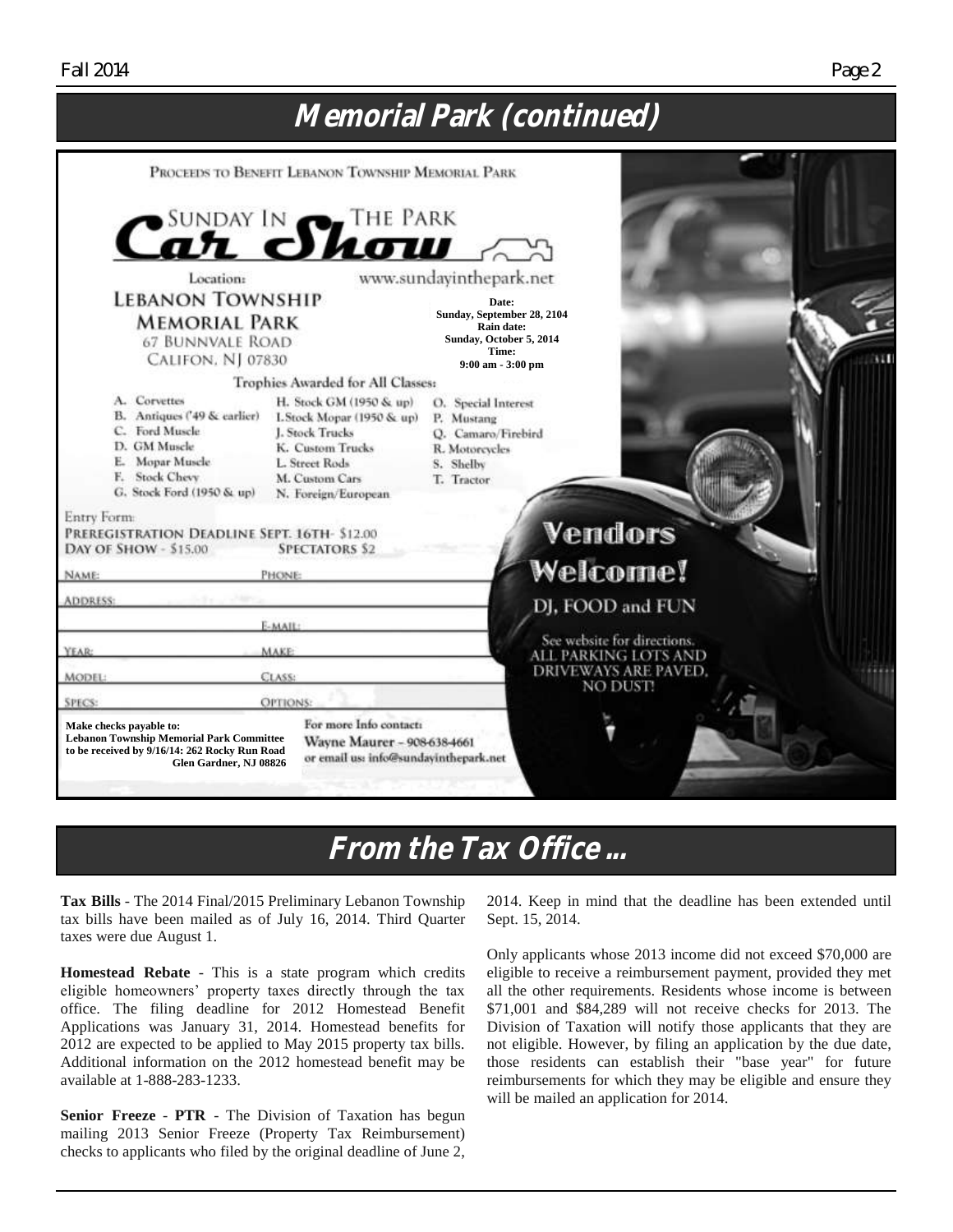# **Environmental & Open Space Commission**

### **Deer-Tongue Grass: A Sustainable Alternative by Doug Diehl, EOSC**

Ornamental grasses are often part of a landscaped lawn. Some species may "escape" lawn areas by seed production and become invasive in more natural areas. Deer-tongue grass (Dichanthelium clandestinum; pictured below) naturally occurs in our area, and can be purchased at certain nurseries either as seeds or young plants. It prefers moist areas but can often adapt to drier, low nutrient soils along forest or lawn edges.

Can it be an ornamental grass? It certainly has a unique appearance. The leaves are 2-10 inches long and  $\frac{1}{2}$  to 2 inches wide with a lance shape resembling a deer tongue. During the summer, the flowers emerge in attractive spikelets. The grass can grow from  $1\frac{1}{2}$  to  $4\frac{1}{2}$  feet tall as a low maintenance perennial grass.

Deer-tongue grass may be a sustainable alternative for several reasons. The benefits of this native grass are reduced fertilizer and pesticide use and tolerance of low rainfall, especially during the late summer months. Hard frost causes the stems and leaves to die off. These will be replaced with rosettes for new growth during the early spring. Spreading of the grass is often produced by rhizomes.





## **Historians**

#### **William Franklin, Last Royal Governor of New Jersey From Library of New Jersey Archives, Larry R. Gerlach Compiled by Nina Savoia, Historian**

William Franklin (ca.1730/31-1813) was the thirteenth, and last, of New Jersey's colonial royal governors. He was the natural son of Philadelphia printer and diplomat Benjamin Franklin, through whose influence William was appointed by the King of England to the New Jersey governorship in September 1762. He remained governor until 1776.

Born in Philadelphia in 1730 or 1731 to Benjamin Franklin and an unidentified Pennsylvania woman, William was raised by Benjamin and his common-law wife, Deborah Read Rogers. The cloud of an illegitimate birth and the shadow of a livinglegend father threatened to eclipse William all his life. He spent his childhood years constantly confronted by his bastard status and the open hostility of Deborah, who favored her natural born children over him.

He and his father were close and "Billy" worked alongside Benjamin in the print shop and with various experiments. William and Benjamin Franklin became partners and confidantes, working together to pursue land grants in western New York, Ohio and Indiana. Through Benjamin's influence, William became clerk of the Pennsylvania assembly (1751), postmaster of Philadelphia (1753) and comptroller of the postal system in the northern colonies (1754). William accompanied Benjamin to England in 1757 and stayed for six years where he received most of his education and studied law at the Middle Temple. Through Benjamin's influence in London, William was appointed Governor of New Jersey and returned in 1763.

Why Benjamin Franklin's son remained a Loyalist to the crown, while his father argued for independence, is a matter of debate. Perhaps it was due to the early years spent in England, or perhaps it was related to the fact that he knew he was a rising star in English politics. Whatever his reason for loyalty to King George III, William Franklin was not swayed by his father's intense desire to see America break away from the monarchy.

Owing to his father's role as a [Founding Father](http://en.wikipedia.org/wiki/Founding_Father) and William's loyalty to Britain, the relationship between father and son became strained past the breaking point. When Benjamin finally decided to take up the patriot cause, he tried to convince William to join him, but the son stayed loyal to the Crown. His father urged William to reconsider his position, but to no avail. The differences in politics led to a rift that never healed in the Franklin family.

William was taken into custody by the Provincial Congress of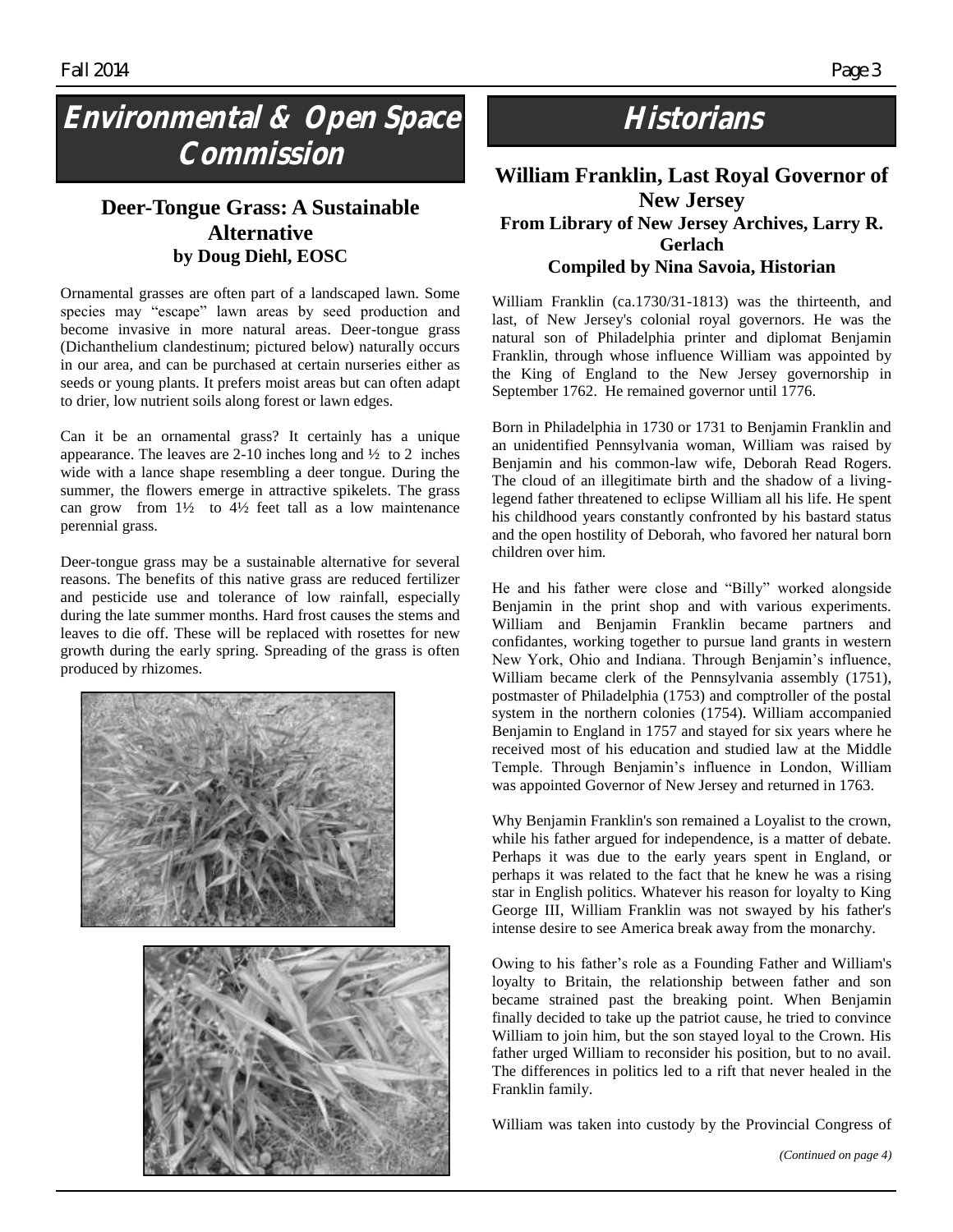# **Historians (continued)**

#### *(Continued from page 3)*

New Jersey shortly after the signing of the Declaration of Independence in 1776. He was held for nearly three years, working the entire time to convert those he came into contact with to the Loyalist cause.

In 1782, William Franklin departed for Britain, never to return. In London, he became a leading spokesman for the Loyalist community.

William Franklin sent a letter to his father, dated 22 July 1784, in an attempt at reconciliation. His father never accepted his position, but responded in a letter dated 16 August 1784, in which he states "[We] will endeavor, as you propose mutually to forget what has happened relating to it, as well we can." William saw his father one last time in 1785, when Benjamin stopped in Britain on his return journey to the United States after his time in France. The meeting was brief and involved tying up outstanding legal matters. Benjamin had taken custody of Temple Franklin, William's son, after Temple's mother died and took the boy to France. Benjamin had been more than a grandfather to the child; he cherished him as a son and wanted to be sure that any property William had acquired while in America would revert to Temple upon William's death. In his 1788 will, Benjamin Franklin left William virtually none of his wealth.

The only bright light in William's waning years was his granddaughter, Ellen Franklin (Temple's child) who cared for him until his death.

William Franklin was an able servant of both the colony and crown during the tumultuous years of 1763-1776. He ranks as the best of New Jersey's colonial governors and one of the finest chief executives in the history of the state.

#### **TOWNSHIP OF LEBANON MUSEUM 57 MUSCONETCONG RIVER ROAD HAMPTON, NJ 08827 (908) 537-6464**

#### **MOM & ME MAKE A MEDALLION August**

**Any Tuesday or Thursday in August** - Visit us at the museum and make a beautiful paper medallion for a gift or to hang on the wall. Lebanon Township residents only. No charge and with refreshments. Call for a space.

#### **FALL FROLIC September**

**Joan Lucas Curator**

**Saturday, September 20 from 1:00 - 5:00 PM**. See applesauce being made on an outdoor woodstove - airing of quilts, things for sale, penny candy, and more.

#### **CRAFTY SATURDAY Saturday, October 18**

Our adult friends meet to make a holiday decoration - Saturday, October 18. Call to sign up and for more information.

#### **ON DISPLAY October**

Olde school books and original slates.

Art Show by Lewis Steele of Washington, NJ. **Reception will be held on Saturday, November 1, from 1:00 - 5:00 PM**. Please stop by and say hello to this talented artist.

#### **HOLIDAY WINDOWS December**

**Holiday windows on display through January 2015.** Eleven wonderful 1825 deep windows just right for a great seasonal arrangement. Call and sign up for your window. We get lots of visitors who enjoy your creativity.

#### **HOLIDAY PARTY Saturday, December 13**

Our annual holiday party - Saturday, December 13 from 1:00 - 5:00 PM. All are welcome to enjoy hot soup, bread and punch, etc. Meet our families, friends, visitors, exhibitors, artists, and more. Please bring something for the food pantry.

#### **Museum Hours: Tuesday & Thursday 9:30 AM - 5:00 PM Saturday 1:00 - 5:00 PM**

The museum is supported by the Township of Lebanon under the guidance of the Township Historians and the general operating grants of the Hunterdon County Cultural and Heritage Commission

**Deanna Kinney Assistant Curator**

#### **ART SHOW November 1 - 25**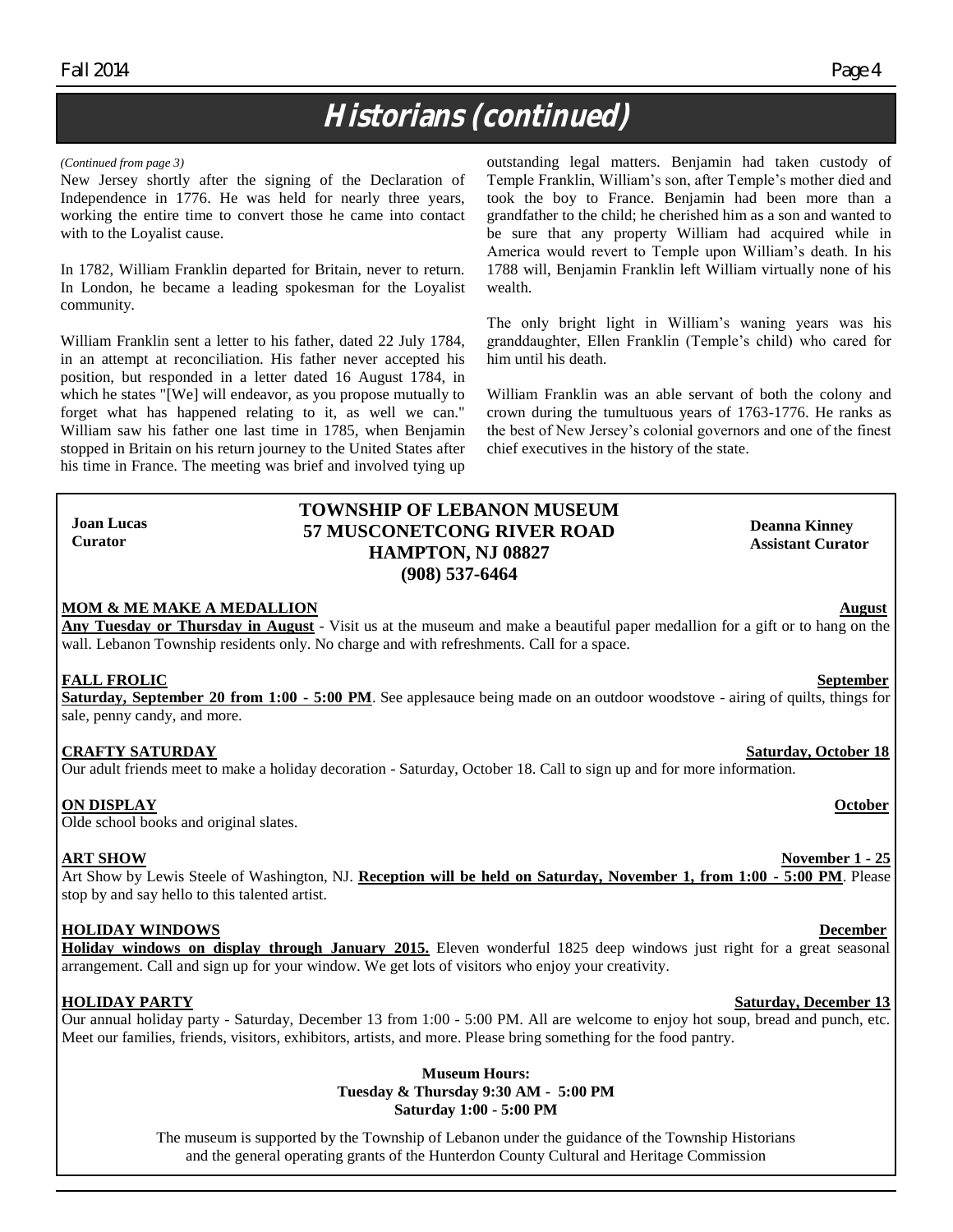# **Bunnvale Library**

### **News from the Library**

Just as autumn brings changes in weather to our region, we adjust to life changes as well. Congratulations to recent high school graduates, including some of our library volunteers, who will be beginning/returning to colleges and universities, entering military service or embarking on careers in the work world. Best wishes to transferred, relocated and/or retired patrons who are leaving the area: don't forget to sign up for library cards in your new communities!

Summer 2014 at Bunnvale included Stories and Crafts every Thursday in July for preschoolers and children in grades 1-6, led by *Greg Slomczewski* from the Hunterdon County Library. In August, *Diana and Mike Dove*, environmental educators, presented *"Eco-Detectives!"* featuring songs, stories and lifelike animal models. This program, enjoyed by all age groups, was sponsored by Lebanon Township Clean Communities.

In September, *Eileen Lebida* will resume our regular Story Time for preschoolers. Minimum age is two years old; preregistration is required. Ask for a schedule at Bunnvale Library or check the county library website.

The Anne Rambo display cabinet has new exhibits every month of the year. Perennial favorite *Doris Terris* returns in September to exhibit her original *water, oil and acrylic paintings*. October will feature *Kara Martin's* collection of *The Simpsons*. For November, *Ruth Trujillo* will provide an **array of handmade items**.

Patrons of the Hunterdon County Library system can continue to enjoy a variety of services without leaving home: sign up through eHCL to receive digital books, and the newest feature, magazines through Zinio. Additionally, audio books that are not currently in the county system can now be procured through interlibrary loans. Check the library's home page for information, or call the main library's reference department at (908) 788-1444.

Thank you for patronizing Bunnvale Library, your community library. Let us know how we can continue to improve our service and meet your needs. **Reminder:** please call ahead before dropping off donations. Items left unattended in the doorway often have to be discarded due to weather conditions. See hours and phone number below.

**Hours: Wednesday 1:00 – 8:00 PM Thursday & Friday 9:00 AM – 5:00 PM Saturday 9:00 AM – 2:00 PM Telephone: (908) 638-8884**



**INDUSTRIAL** Lte# 13857

John J. MacKenzie

(908) 638-8534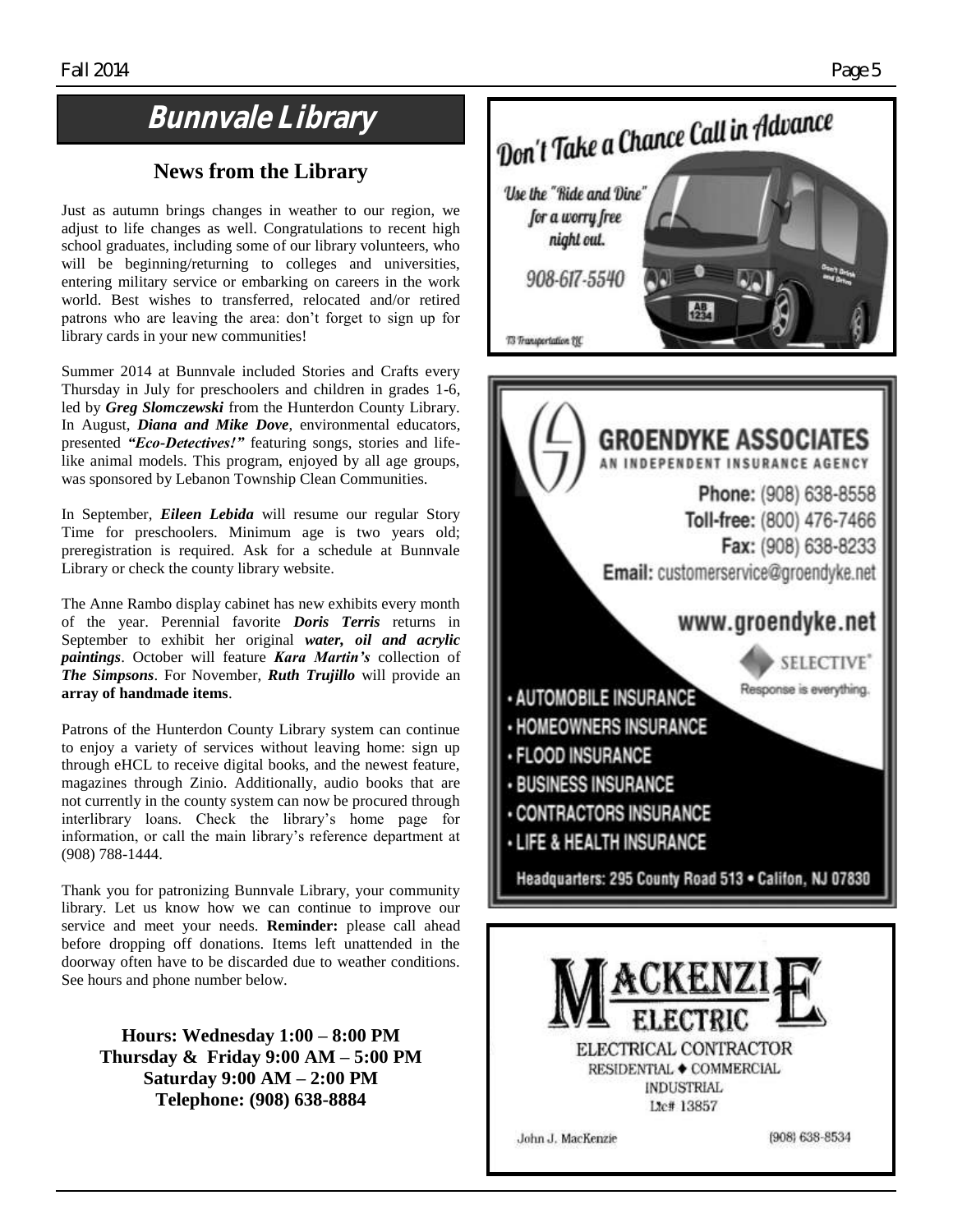# Fitness Performance Center

# **UNLIKE ANY PLACE YOU'VE EVER TRAINED! Located RIGHT in Lebanon Township!!**

\* Sports Performance For Youth to Adult Athletes \* Crossfit \* Personal Training \* Open Workouts \* 12 Week Transformation Camp

\* Obstacle Race Training

# TrainFPC.com (908) 638 - 4687

# 2026 Route 31 North, Glen Gardner, NJ 08826

Try a workout for free! Come see what we are all about.....RESULTS!



2026 Route 31 North, Glen Gardner, NJ 08826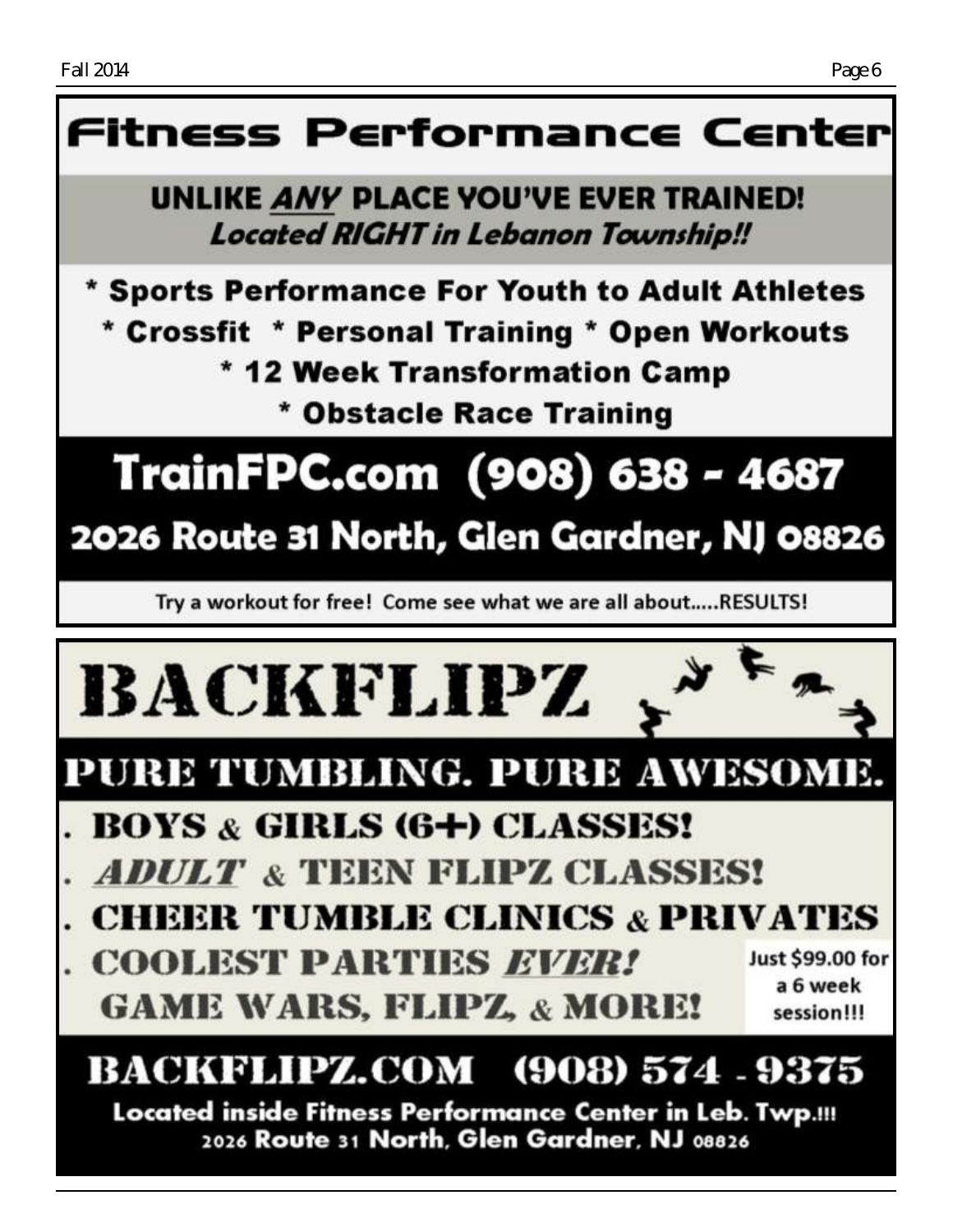## **From The Richard Cudina Memorial Committee ...**



### **VETERANS MEMORIAL**

Since our fight for independence, more than a million American soldiers have lost their lives to give us all the opportunity to choose our way of life. The Richard Cudina Memorial Committee felt that our soldiers also needed to be represented in Memorial Park. Our ideas became a reality with the help of a local citizen; we completed and dedicated the Veterans Memorial on May 30, 2010 with many Veterans and dignitaries in attendance.

The Memorial includes a walkway, the Veterans/ Heroes Walk, that leads to a quiet oasis within the woodland where a bronze memorial plaque honors our Veterans. A stone bench holds a WWII helmet and boots representing the missing soldier.

The Richard Cudina Memorial Foundation maintains the 9/11 Memorial and the Veterans Memorial. To offset our maintenance costs, the pavers surrounding the memorial are available for purchase as a personalized tribute to a family member, friend or loved one who has served in the U.S. Armed Services. As a birthday gift, a father's or mother's day gift, or just to show your appreciation of your favorite veteran, a paver would be a wonderful and permanent memory in the Memorial.



If you wish to dedicate a paver for a veteran, please complete the form on the back of this page and send to: Richard Cudina Memorial, P.O. Box 565, Califon, New Jersey 07830. Additional forms are available at the Lebanon Township Municipal Building. The cost of each paver is \$85.00 and may be tax deductible. If you wish to instead make a much needed donation to help maintain these Memorials, please forward a check made payable to the Richard Cudina Memorial Foundation to the above mentioned address.

As Veterans Day approaches, please consider dedicating a Memorial paver for a veteran or a member of the Armed Services.

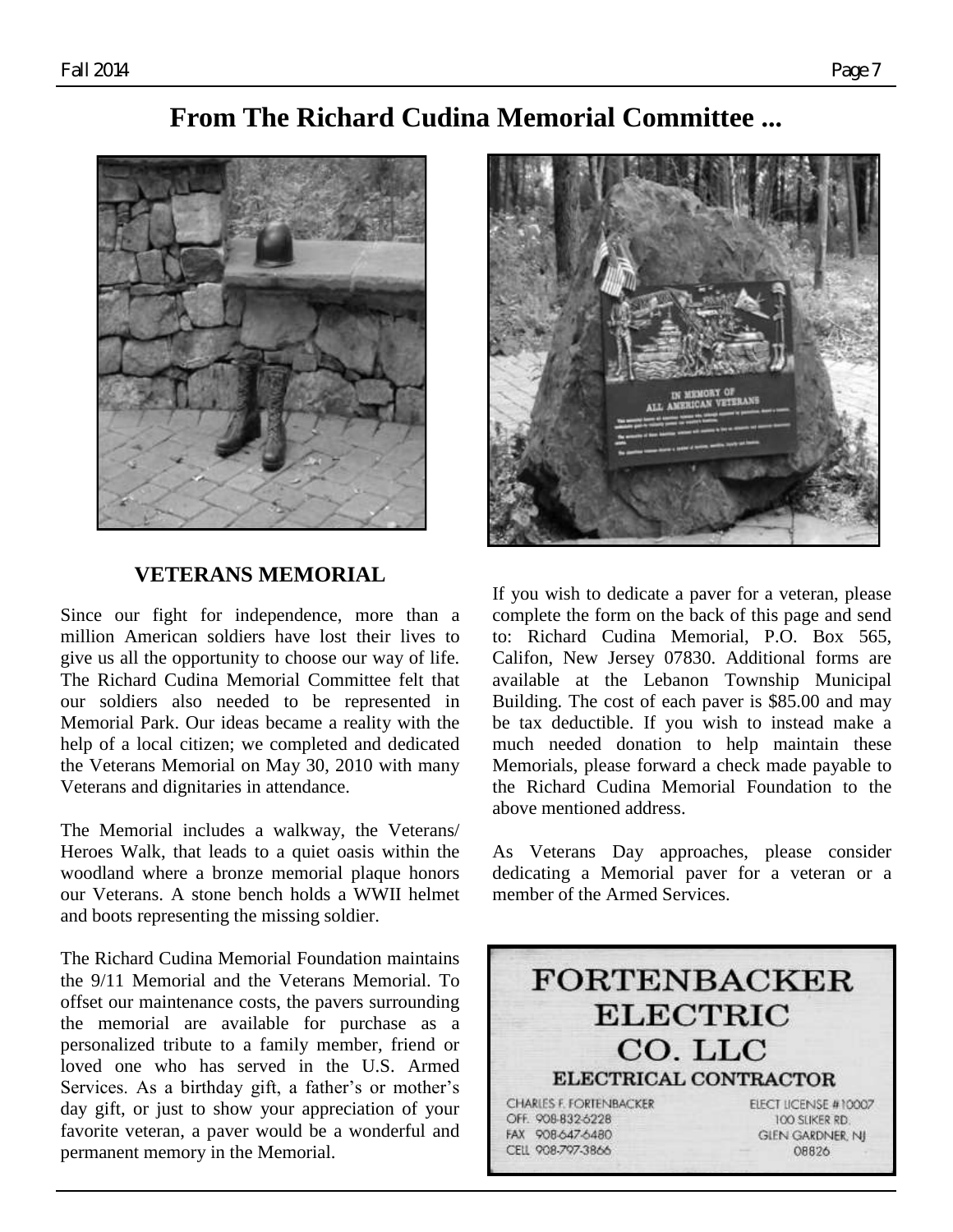| State: Zip:<br>10 L                                    |  |  | aul meneral de<br>Name: O<br>Address:<br>$\mathbf{City:}$ and $\mathbf{City:}$<br>Phone Number: ( ) -<br>I wish to order pavers at \$85.00 each.<br>I have enclosed Check #<br>order form. | Make checks payable to Richard Cudina Memorial and send to above address with the<br>Choose ALL CAPITALS or Capital and lower case letters (Please circle one) |  |  |  |  |  |  |  |  |  |  |  |  |  |  |  |  |  |  |  |  |  |  |  |  |  |  |  |  |  |  |  |  |  |
|--------------------------------------------------------|--|--|--------------------------------------------------------------------------------------------------------------------------------------------------------------------------------------------|----------------------------------------------------------------------------------------------------------------------------------------------------------------|--|--|--|--|--|--|--|--|--|--|--|--|--|--|--|--|--|--|--|--|--|--|--|--|--|--|--|--|--|--|--|--|--|
|                                                        |  |  |                                                                                                                                                                                            |                                                                                                                                                                |  |  |  |  |  |  |  |  |  |  |  |  |  |  |  |  |  |  |  |  |  |  |  |  |  |  |  |  |  |  |  |  |  |
|                                                        |  |  |                                                                                                                                                                                            |                                                                                                                                                                |  |  |  |  |  |  |  |  |  |  |  |  |  |  |  |  |  |  |  |  |  |  |  |  |  |  |  |  |  |  |  |  |  |
|                                                        |  |  |                                                                                                                                                                                            |                                                                                                                                                                |  |  |  |  |  |  |  |  |  |  |  |  |  |  |  |  |  |  |  |  |  |  |  |  |  |  |  |  |  |  |  |  |  |
|                                                        |  |  |                                                                                                                                                                                            |                                                                                                                                                                |  |  |  |  |  |  |  |  |  |  |  |  |  |  |  |  |  |  |  |  |  |  |  |  |  |  |  |  |  |  |  |  |  |
|                                                        |  |  |                                                                                                                                                                                            |                                                                                                                                                                |  |  |  |  |  |  |  |  |  |  |  |  |  |  |  |  |  |  |  |  |  |  |  |  |  |  |  |  |  |  |  |  |  |
|                                                        |  |  |                                                                                                                                                                                            |                                                                                                                                                                |  |  |  |  |  |  |  |  |  |  |  |  |  |  |  |  |  |  |  |  |  |  |  |  |  |  |  |  |  |  |  |  |  |
|                                                        |  |  |                                                                                                                                                                                            |                                                                                                                                                                |  |  |  |  |  |  |  |  |  |  |  |  |  |  |  |  |  |  |  |  |  |  |  |  |  |  |  |  |  |  |  |  |  |
|                                                        |  |  |                                                                                                                                                                                            |                                                                                                                                                                |  |  |  |  |  |  |  |  |  |  |  |  |  |  |  |  |  |  |  |  |  |  |  |  |  |  |  |  |  |  |  |  |  |
|                                                        |  |  |                                                                                                                                                                                            |                                                                                                                                                                |  |  |  |  |  |  |  |  |  |  |  |  |  |  |  |  |  |  |  |  |  |  |  |  |  |  |  |  |  |  |  |  |  |
|                                                        |  |  |                                                                                                                                                                                            |                                                                                                                                                                |  |  |  |  |  |  |  |  |  |  |  |  |  |  |  |  |  |  |  |  |  |  |  |  |  |  |  |  |  |  |  |  |  |
|                                                        |  |  |                                                                                                                                                                                            |                                                                                                                                                                |  |  |  |  |  |  |  |  |  |  |  |  |  |  |  |  |  |  |  |  |  |  |  |  |  |  |  |  |  |  |  |  |  |
|                                                        |  |  |                                                                                                                                                                                            |                                                                                                                                                                |  |  |  |  |  |  |  |  |  |  |  |  |  |  |  |  |  |  |  |  |  |  |  |  |  |  |  |  |  |  |  |  |  |
|                                                        |  |  |                                                                                                                                                                                            |                                                                                                                                                                |  |  |  |  |  |  |  |  |  |  |  |  |  |  |  |  |  |  |  |  |  |  |  |  |  |  |  |  |  |  |  |  |  |
|                                                        |  |  |                                                                                                                                                                                            |                                                                                                                                                                |  |  |  |  |  |  |  |  |  |  |  |  |  |  |  |  |  |  |  |  |  |  |  |  |  |  |  |  |  |  |  |  |  |
|                                                        |  |  |                                                                                                                                                                                            |                                                                                                                                                                |  |  |  |  |  |  |  |  |  |  |  |  |  |  |  |  |  |  |  |  |  |  |  |  |  |  |  |  |  |  |  |  |  |
|                                                        |  |  |                                                                                                                                                                                            |                                                                                                                                                                |  |  |  |  |  |  |  |  |  |  |  |  |  |  |  |  |  |  |  |  |  |  |  |  |  |  |  |  |  |  |  |  |  |
|                                                        |  |  |                                                                                                                                                                                            |                                                                                                                                                                |  |  |  |  |  |  |  |  |  |  |  |  |  |  |  |  |  |  |  |  |  |  |  |  |  |  |  |  |  |  |  |  |  |
| Pavers will be ordered only after payment is received. |  |  | Note:                                                                                                                                                                                      |                                                                                                                                                                |  |  |  |  |  |  |  |  |  |  |  |  |  |  |  |  |  |  |  |  |  |  |  |  |  |  |  |  |  |  |  |  |  |
| Pavers will be sent out for engraving in groups of 25. |  |  |                                                                                                                                                                                            |                                                                                                                                                                |  |  |  |  |  |  |  |  |  |  |  |  |  |  |  |  |  |  |  |  |  |  |  |  |  |  |  |  |  |  |  |  |  |
|                                                        |  |  |                                                                                                                                                                                            |                                                                                                                                                                |  |  |  |  |  |  |  |  |  |  |  |  |  |  |  |  |  |  |  |  |  |  |  |  |  |  |  |  |  |  |  |  |  |
|                                                        |  |  |                                                                                                                                                                                            |                                                                                                                                                                |  |  |  |  |  |  |  |  |  |  |  |  |  |  |  |  |  |  |  |  |  |  |  |  |  |  |  |  |  |  |  |  |  |
|                                                        |  |  |                                                                                                                                                                                            |                                                                                                                                                                |  |  |  |  |  |  |  |  |  |  |  |  |  |  |  |  |  |  |  |  |  |  |  |  |  |  |  |  |  |  |  |  |  |
|                                                        |  |  |                                                                                                                                                                                            |                                                                                                                                                                |  |  |  |  |  |  |  |  |  |  |  |  |  |  |  |  |  |  |  |  |  |  |  |  |  |  |  |  |  |  |  |  |  |
|                                                        |  |  |                                                                                                                                                                                            |                                                                                                                                                                |  |  |  |  |  |  |  |  |  |  |  |  |  |  |  |  |  |  |  |  |  |  |  |  |  |  |  |  |  |  |  |  |  |
|                                                        |  |  |                                                                                                                                                                                            |                                                                                                                                                                |  |  |  |  |  |  |  |  |  |  |  |  |  |  |  |  |  |  |  |  |  |  |  |  |  |  |  |  |  |  |  |  |  |
|                                                        |  |  |                                                                                                                                                                                            |                                                                                                                                                                |  |  |  |  |  |  |  |  |  |  |  |  |  |  |  |  |  |  |  |  |  |  |  |  |  |  |  |  |  |  |  |  |  |
|                                                        |  |  |                                                                                                                                                                                            |                                                                                                                                                                |  |  |  |  |  |  |  |  |  |  |  |  |  |  |  |  |  |  |  |  |  |  |  |  |  |  |  |  |  |  |  |  |  |
|                                                        |  |  |                                                                                                                                                                                            |                                                                                                                                                                |  |  |  |  |  |  |  |  |  |  |  |  |  |  |  |  |  |  |  |  |  |  |  |  |  |  |  |  |  |  |  |  |  |
|                                                        |  |  |                                                                                                                                                                                            |                                                                                                                                                                |  |  |  |  |  |  |  |  |  |  |  |  |  |  |  |  |  |  |  |  |  |  |  |  |  |  |  |  |  |  |  |  |  |
|                                                        |  |  |                                                                                                                                                                                            |                                                                                                                                                                |  |  |  |  |  |  |  |  |  |  |  |  |  |  |  |  |  |  |  |  |  |  |  |  |  |  |  |  |  |  |  |  |  |
|                                                        |  |  |                                                                                                                                                                                            |                                                                                                                                                                |  |  |  |  |  |  |  |  |  |  |  |  |  |  |  |  |  |  |  |  |  |  |  |  |  |  |  |  |  |  |  |  |  |
|                                                        |  |  |                                                                                                                                                                                            |                                                                                                                                                                |  |  |  |  |  |  |  |  |  |  |  |  |  |  |  |  |  |  |  |  |  |  |  |  |  |  |  |  |  |  |  |  |  |
|                                                        |  |  |                                                                                                                                                                                            |                                                                                                                                                                |  |  |  |  |  |  |  |  |  |  |  |  |  |  |  |  |  |  |  |  |  |  |  |  |  |  |  |  |  |  |  |  |  |
|                                                        |  |  |                                                                                                                                                                                            |                                                                                                                                                                |  |  |  |  |  |  |  |  |  |  |  |  |  |  |  |  |  |  |  |  |  |  |  |  |  |  |  |  |  |  |  |  |  |
|                                                        |  |  |                                                                                                                                                                                            |                                                                                                                                                                |  |  |  |  |  |  |  |  |  |  |  |  |  |  |  |  |  |  |  |  |  |  |  |  |  |  |  |  |  |  |  |  |  |
|                                                        |  |  |                                                                                                                                                                                            |                                                                                                                                                                |  |  |  |  |  |  |  |  |  |  |  |  |  |  |  |  |  |  |  |  |  |  |  |  |  |  |  |  |  |  |  |  |  |
|                                                        |  |  |                                                                                                                                                                                            |                                                                                                                                                                |  |  |  |  |  |  |  |  |  |  |  |  |  |  |  |  |  |  |  |  |  |  |  |  |  |  |  |  |  |  |  |  |  |
|                                                        |  |  |                                                                                                                                                                                            |                                                                                                                                                                |  |  |  |  |  |  |  |  |  |  |  |  |  |  |  |  |  |  |  |  |  |  |  |  |  |  |  |  |  |  |  |  |  |
|                                                        |  |  |                                                                                                                                                                                            |                                                                                                                                                                |  |  |  |  |  |  |  |  |  |  |  |  |  |  |  |  |  |  |  |  |  |  |  |  |  |  |  |  |  |  |  |  |  |
|                                                        |  |  |                                                                                                                                                                                            |                                                                                                                                                                |  |  |  |  |  |  |  |  |  |  |  |  |  |  |  |  |  |  |  |  |  |  |  |  |  |  |  |  |  |  |  |  |  |
|                                                        |  |  |                                                                                                                                                                                            |                                                                                                                                                                |  |  |  |  |  |  |  |  |  |  |  |  |  |  |  |  |  |  |  |  |  |  |  |  |  |  |  |  |  |  |  |  |  |
|                                                        |  |  |                                                                                                                                                                                            |                                                                                                                                                                |  |  |  |  |  |  |  |  |  |  |  |  |  |  |  |  |  |  |  |  |  |  |  |  |  |  |  |  |  |  |  |  |  |
|                                                        |  |  |                                                                                                                                                                                            |                                                                                                                                                                |  |  |  |  |  |  |  |  |  |  |  |  |  |  |  |  |  |  |  |  |  |  |  |  |  |  |  |  |  |  |  |  |  |
|                                                        |  |  |                                                                                                                                                                                            |                                                                                                                                                                |  |  |  |  |  |  |  |  |  |  |  |  |  |  |  |  |  |  |  |  |  |  |  |  |  |  |  |  |  |  |  |  |  |
|                                                        |  |  |                                                                                                                                                                                            |                                                                                                                                                                |  |  |  |  |  |  |  |  |  |  |  |  |  |  |  |  |  |  |  |  |  |  |  |  |  |  |  |  |  |  |  |  |  |
|                                                        |  |  |                                                                                                                                                                                            |                                                                                                                                                                |  |  |  |  |  |  |  |  |  |  |  |  |  |  |  |  |  |  |  |  |  |  |  |  |  |  |  |  |  |  |  |  |  |
|                                                        |  |  |                                                                                                                                                                                            |                                                                                                                                                                |  |  |  |  |  |  |  |  |  |  |  |  |  |  |  |  |  |  |  |  |  |  |  |  |  |  |  |  |  |  |  |  |  |
|                                                        |  |  |                                                                                                                                                                                            |                                                                                                                                                                |  |  |  |  |  |  |  |  |  |  |  |  |  |  |  |  |  |  |  |  |  |  |  |  |  |  |  |  |  |  |  |  |  |
|                                                        |  |  |                                                                                                                                                                                            |                                                                                                                                                                |  |  |  |  |  |  |  |  |  |  |  |  |  |  |  |  |  |  |  |  |  |  |  |  |  |  |  |  |  |  |  |  |  |
|                                                        |  |  |                                                                                                                                                                                            |                                                                                                                                                                |  |  |  |  |  |  |  |  |  |  |  |  |  |  |  |  |  |  |  |  |  |  |  |  |  |  |  |  |  |  |  |  |  |
|                                                        |  |  |                                                                                                                                                                                            |                                                                                                                                                                |  |  |  |  |  |  |  |  |  |  |  |  |  |  |  |  |  |  |  |  |  |  |  |  |  |  |  |  |  |  |  |  |  |
|                                                        |  |  |                                                                                                                                                                                            |                                                                                                                                                                |  |  |  |  |  |  |  |  |  |  |  |  |  |  |  |  |  |  |  |  |  |  |  |  |  |  |  |  |  |  |  |  |  |
|                                                        |  |  |                                                                                                                                                                                            |                                                                                                                                                                |  |  |  |  |  |  |  |  |  |  |  |  |  |  |  |  |  |  |  |  |  |  |  |  |  |  |  |  |  |  |  |  |  |
|                                                        |  |  |                                                                                                                                                                                            |                                                                                                                                                                |  |  |  |  |  |  |  |  |  |  |  |  |  |  |  |  |  |  |  |  |  |  |  |  |  |  |  |  |  |  |  |  |  |
|                                                        |  |  |                                                                                                                                                                                            |                                                                                                                                                                |  |  |  |  |  |  |  |  |  |  |  |  |  |  |  |  |  |  |  |  |  |  |  |  |  |  |  |  |  |  |  |  |  |
|                                                        |  |  |                                                                                                                                                                                            |                                                                                                                                                                |  |  |  |  |  |  |  |  |  |  |  |  |  |  |  |  |  |  |  |  |  |  |  |  |  |  |  |  |  |  |  |  |  |
|                                                        |  |  |                                                                                                                                                                                            |                                                                                                                                                                |  |  |  |  |  |  |  |  |  |  |  |  |  |  |  |  |  |  |  |  |  |  |  |  |  |  |  |  |  |  |  |  |  |
|                                                        |  |  |                                                                                                                                                                                            |                                                                                                                                                                |  |  |  |  |  |  |  |  |  |  |  |  |  |  |  |  |  |  |  |  |  |  |  |  |  |  |  |  |  |  |  |  |  |
|                                                        |  |  |                                                                                                                                                                                            |                                                                                                                                                                |  |  |  |  |  |  |  |  |  |  |  |  |  |  |  |  |  |  |  |  |  |  |  |  |  |  |  |  |  |  |  |  |  |
|                                                        |  |  |                                                                                                                                                                                            |                                                                                                                                                                |  |  |  |  |  |  |  |  |  |  |  |  |  |  |  |  |  |  |  |  |  |  |  |  |  |  |  |  |  |  |  |  |  |
|                                                        |  |  |                                                                                                                                                                                            |                                                                                                                                                                |  |  |  |  |  |  |  |  |  |  |  |  |  |  |  |  |  |  |  |  |  |  |  |  |  |  |  |  |  |  |  |  |  |
|                                                        |  |  |                                                                                                                                                                                            |                                                                                                                                                                |  |  |  |  |  |  |  |  |  |  |  |  |  |  |  |  |  |  |  |  |  |  |  |  |  |  |  |  |  |  |  |  |  |
|                                                        |  |  |                                                                                                                                                                                            |                                                                                                                                                                |  |  |  |  |  |  |  |  |  |  |  |  |  |  |  |  |  |  |  |  |  |  |  |  |  |  |  |  |  |  |  |  |  |
|                                                        |  |  |                                                                                                                                                                                            |                                                                                                                                                                |  |  |  |  |  |  |  |  |  |  |  |  |  |  |  |  |  |  |  |  |  |  |  |  |  |  |  |  |  |  |  |  |  |
|                                                        |  |  |                                                                                                                                                                                            |                                                                                                                                                                |  |  |  |  |  |  |  |  |  |  |  |  |  |  |  |  |  |  |  |  |  |  |  |  |  |  |  |  |  |  |  |  |  |
|                                                        |  |  |                                                                                                                                                                                            |                                                                                                                                                                |  |  |  |  |  |  |  |  |  |  |  |  |  |  |  |  |  |  |  |  |  |  |  |  |  |  |  |  |  |  |  |  |  |
|                                                        |  |  |                                                                                                                                                                                            |                                                                                                                                                                |  |  |  |  |  |  |  |  |  |  |  |  |  |  |  |  |  |  |  |  |  |  |  |  |  |  |  |  |  |  |  |  |  |
|                                                        |  |  |                                                                                                                                                                                            |                                                                                                                                                                |  |  |  |  |  |  |  |  |  |  |  |  |  |  |  |  |  |  |  |  |  |  |  |  |  |  |  |  |  |  |  |  |  |
|                                                        |  |  |                                                                                                                                                                                            |                                                                                                                                                                |  |  |  |  |  |  |  |  |  |  |  |  |  |  |  |  |  |  |  |  |  |  |  |  |  |  |  |  |  |  |  |  |  |
|                                                        |  |  |                                                                                                                                                                                            |                                                                                                                                                                |  |  |  |  |  |  |  |  |  |  |  |  |  |  |  |  |  |  |  |  |  |  |  |  |  |  |  |  |  |  |  |  |  |
|                                                        |  |  |                                                                                                                                                                                            |                                                                                                                                                                |  |  |  |  |  |  |  |  |  |  |  |  |  |  |  |  |  |  |  |  |  |  |  |  |  |  |  |  |  |  |  |  |  |
|                                                        |  |  |                                                                                                                                                                                            |                                                                                                                                                                |  |  |  |  |  |  |  |  |  |  |  |  |  |  |  |  |  |  |  |  |  |  |  |  |  |  |  |  |  |  |  |  |  |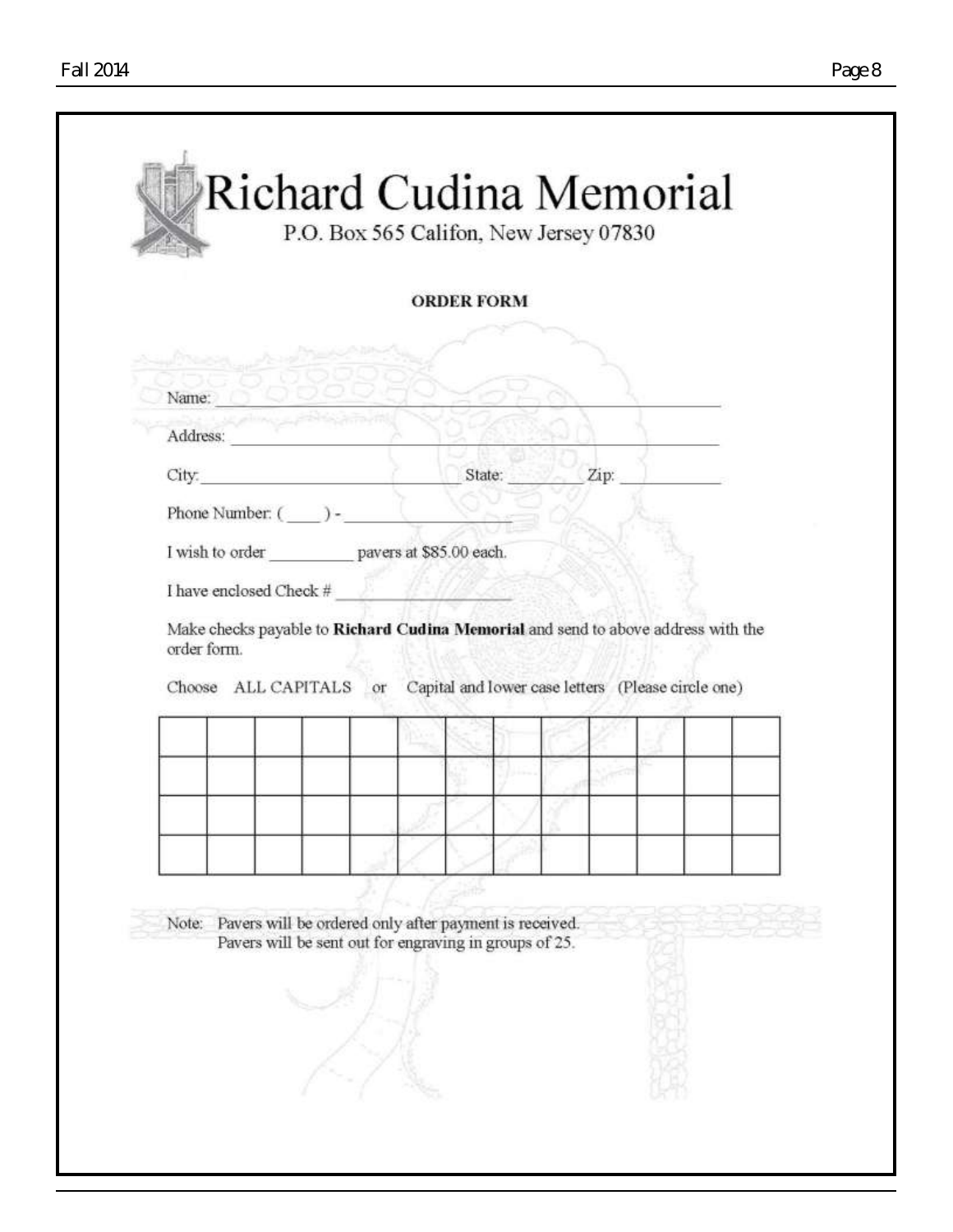# **Recycling**

### **Recycling News**

Not only is recycling the right thing to do, it is also the law in New Jersey. Hunterdon County and Lebanon Township work together to try to make recycling convenient. Please check the recycling page of the Hunterdon County website, www.co.hunterdon.nj.us/ recycling.html, for information about special county hazardous waste and electronics recycling events.



For residential recycling, materials are accepted at each of the following locations:

 1. The township recycling depot on the third Saturday of each month between 8:30 and 11:30 AM behind the Municipal Building.

 2. The county residential recycling program at the Transfer Station in Annandale. The hours at the transfer station are 7:00 AM to 4:30 PM Monday through Friday and 7:00 AM to 1:00 PM on Saturday.

#### **ITEMS ACCEPTED FOR RECYCLING:**

 **Aluminum cans**: Only empty beverage cans will be accepted. Other aluminum items WILL NOT BE ACCEPTED.

 **Cardboard, chipboard & brown paper bags**: Corrugated, chipboard (boxboard) and brown paper bags will be accepted. Cardboard should be tied or placed in another cardboard container (box). Cardboard with food or food residue WILL NOT BE ACCEPTED.

 **Glass bottles and jars**: Food and beverage container glass with rings and caps removed will be accepted. All containers MUST be emptied and rinsed. Cups, drinking glasses, dishes, ovenware, window glass, lead crystal, TV tubes, light bulbs, mirrors or any other type of glass product WILL NOT BE ACCEPTED.

#### **Hard covered books**

 **Junk mail & office paper**: Un-shredded junk mail and office paper will be accepted. Junk mail and office paper should be tied or placed in a cardboard container (box). Shredded or bagged junk mail and office paper WILL NOT BE ACCEPTED.

 **Newspaper**: Newspaper tied with string or twine will be accepted. Newspaper bound in tape or other materials WILL NOT BE ACCEPTED.

#### **Paperback books**

 **Plastics bottles # 1-7:** Plastic bottles # 1-7 that originally contained liquids are accepted. All containers MUST be emptied and rinsed.

**Telephone books**

 **Tin and bi-metal cans:** Are accepted if all food and other residue have been removed. Labels do not have to be removed.

### **Free Town-wide Shredding Event for Township Residents**

A safe and secure way to destroy confidential documents.

September 20, 2014 9:00 am to 12:00 noon 530 West Hill Road (Front parking lot of the Municipal Building)

- Papers should be loose and dry no rubber bands, binders, metal fasteners, hanging folders, metal book rings, or binder clips
- Staples, paper clips and manila file folders are acceptable
- Shredding will be done on site by Absolute Shredding from Hackettstown, NJ.
- If you have more than 2 boxes of materials to be shredded, please call JoAnn on Fridays at (908) 638-6964

### **TOWNSHIP OF LEBANON FREE COMPUTER / ELECTRONICS RECYCLING EVENT**

#### **SEPTEMBER 6, 2014**

#### **8:30 AM – 12:30 PM**

TOWNSHIP OF LEBANON MUNICIPAL BUILDING 530 WEST HILL ROAD GLEN GARDNER, NJ 08826

> FOR MORE INFORMATION: (908) 638-6964 OR treasurer@lebtwp.net

#### *ITEMS ACCEPTED* **(anything with a plug)**

Computers, fax machines, stereo equipment, radios, TV's, humidifiers, monitors, scanners, microwaves, dehumidifiers, terminals, VCR's, VHS players, copiers, air conditioners, space heaters, fans, telephones, laptops, typewriters, MP3 players, servers, equipment, large appliances.

#### *WILL NOT ACCEPT*

Light bulbs, smoke detectors, or carbon monoxide detectors.

NOTE: Hard drives will be destroyed by Newtech Recycling, Somerset, NJ.

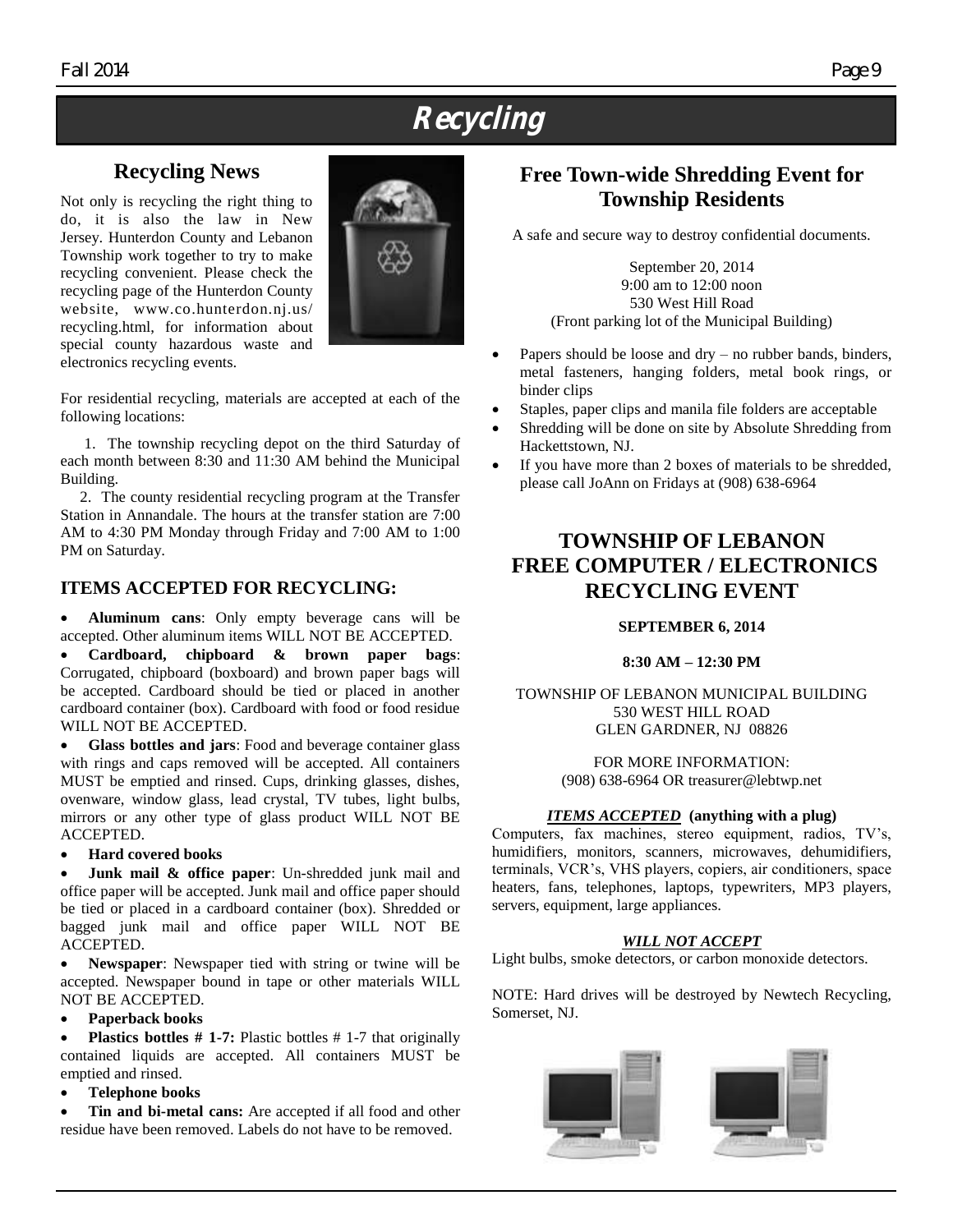# Recycling (continued) **Education**

### **County Computer and Electronics Collection Day**

The Hunterdon County Utilities Authority will hold a Computer and Electronics Collection day on **Saturday, October 11** from 9:00 AM to 1:00 PM, rain or shine, at the Hunterdon County Library Complex, 314 State Route 12, Flemington.

Up to ten items containing electronic circuit boards, including computers, monitors and televisions, WILL BE accepted. Air conditioners, dehumidifiers, refrigerators, propane tanks, or hazardous wastes WILL NOT BE accepted.

For more information, contact the Utilities Authority at (908) 788-1110, email swrs@co.hunterdon.nj.us or check their website at http://www.co.hunterdon.nj.us/recycling/ electronics.html.

### **County Hazardous Waste Clean-Up Day**

The next Hunterdon County Utilities Authority Household Hazardous Waste collection will be held **Saturday, November 8** from 9:00 AM to 1:00 PM, rain or shine. The collection will be held at the Hunterdon County Library Complex, 314 State Route 12, Flemington. A list of acceptable items as well as directions to the complex can be found on the Hunterdon County Utilities Authority website at http:// www.co.hunterdon.nj.us/recycling/cleanup.html.



### **From the Superintendent Jason Kornegay**

The start of every school year brings a renewed excitement and dedication to helping students achieve their best. It is my honor to again welcome all of our students and staff back for the start of the 2014-2015 school year. As we finish our summer preparations, there are a few items we would like to share with the community. Specifically, this summer we had two important building maintenance projects happening. We will also welcome a new member of our administrative team this year.

Please allow me to start by introducing our new Valley View principal. Mr. Ernest Batha joined our district on July 14 and has been working hard to get the building ready for the start of school. Mr. Batha comes to us with 10 years of experience as an elementary principal. After conducting a very thorough search involving parents and staff members, Mr. Batha emerged as the clear top choice for our district. He brings a renewed dedication to helping all of our children achieve success and a strong focus on working with parents as partners. Mr. Batha has already become a positive member of our district and we look forward to his leadership at Valley View School. We encourage all parents and community members to stop by Valley View, call or email Mr. Batha over the beginning weeks of school.

We are in the process of completing a boiler replacement project at Woodglen and anticipate that the new boiler will be in place by the end of August. We have also been working on the project to replace the bridge at the entrance to Valley View School. As many of you are aware, we had temporary repairs made in early spring. These repairs were designed to allow us to continue to use the bridge as long as needed until a full replacement can be completed. We have hired an engineering company who is in the process of completing both the permit process and the design of the new bridge. Although we are not changing the structure or scope of the bridge, we are required to obtain both building and environmental permits. Because the permit process can take some time, we do not anticipate that the bridge replacement will be completed this summer. It is important to note again that the existing repairs are more than adequate to sustain the daily traffic on the bridge and can be left in place as long as needed. Please also know that we will continue to work diligently with the architect and engineers to get the project completed as soon as possible and with minimal disruption to Valley View.

As we start the new school year, it is important to remember that we are here to help all of our families and community members. Please contact us at any time with questions or concerns. No question is too small to reach out to the district. I hope you had an enjoyable summer and I look forward to a productive school year.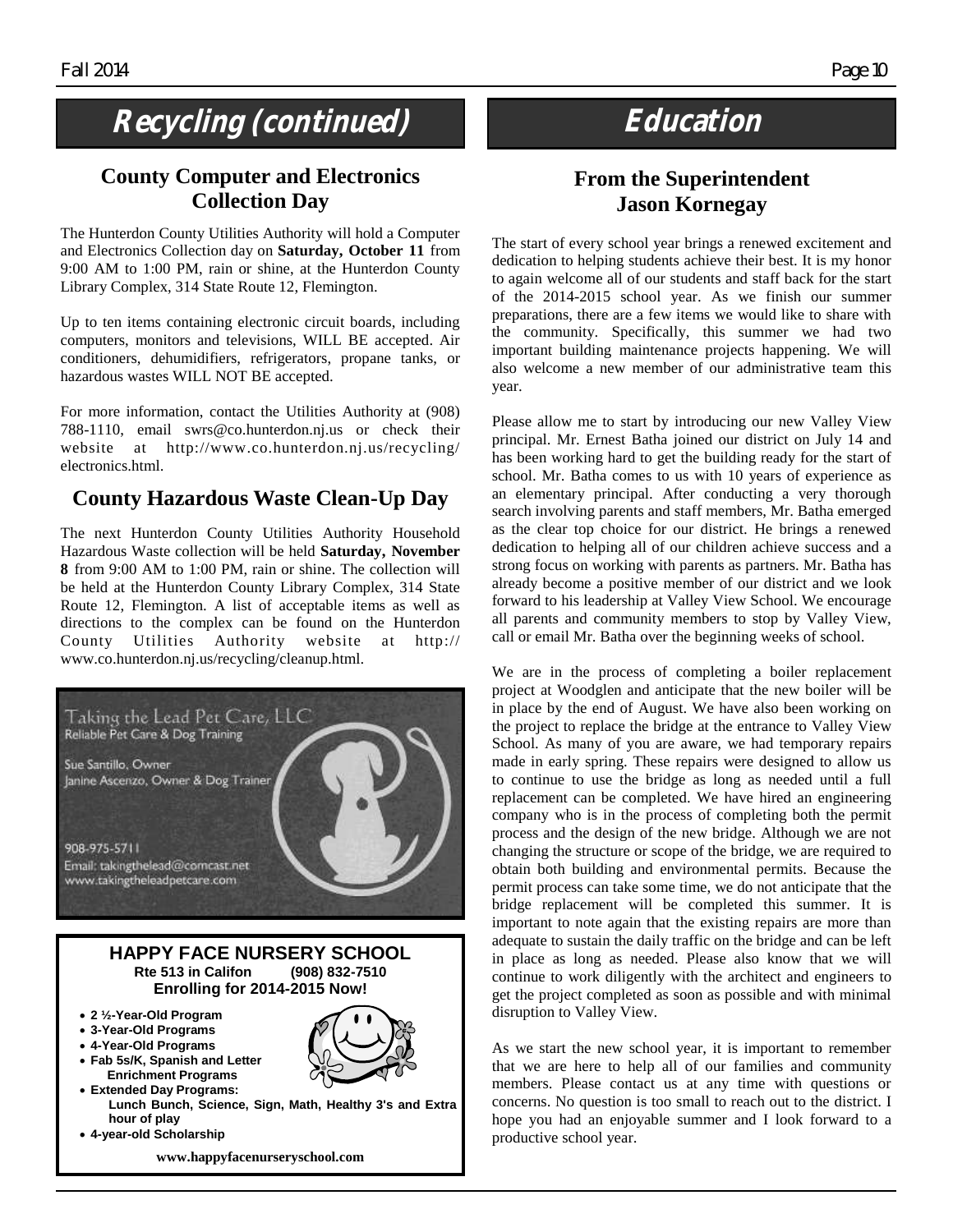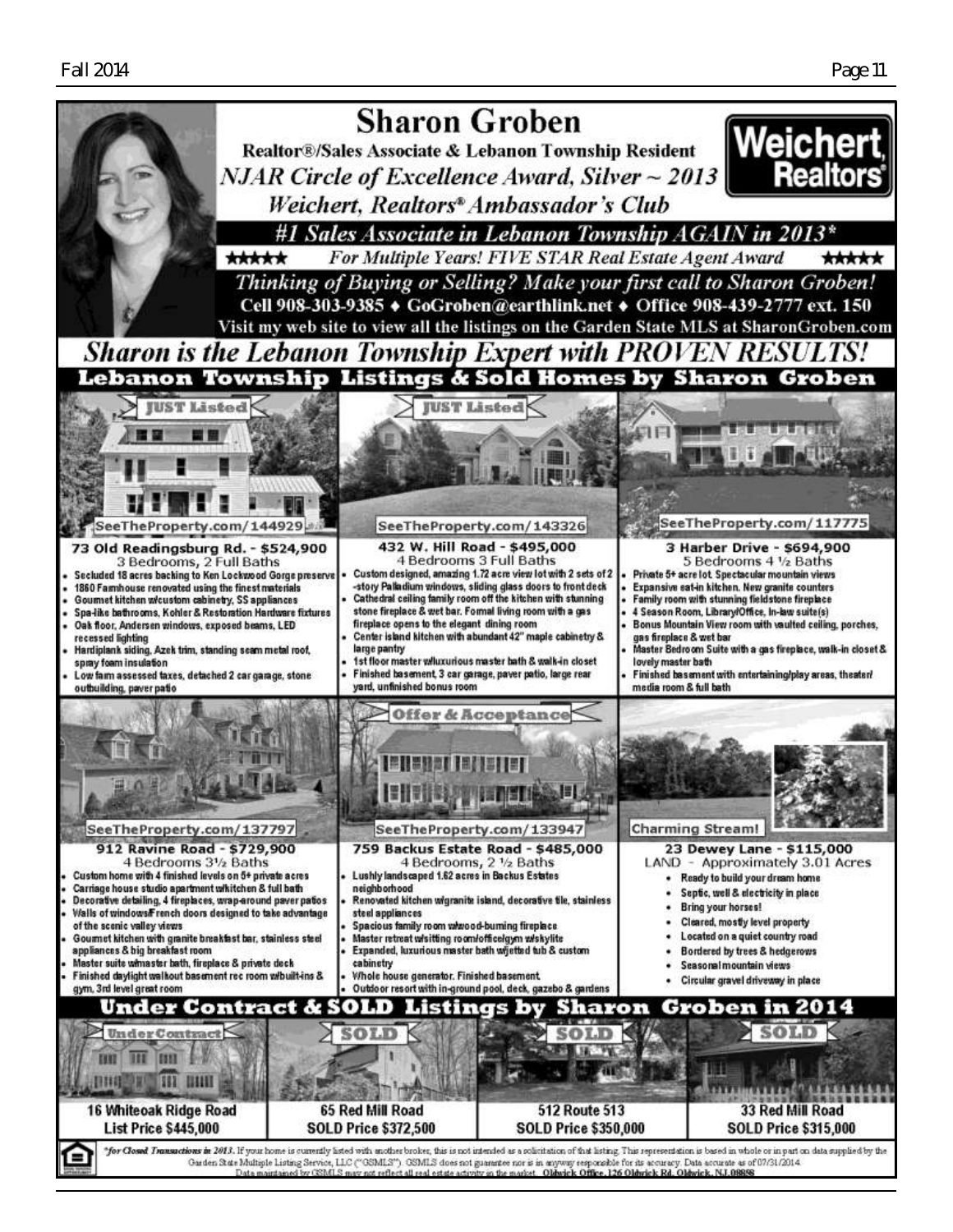

#### **Attention Fisherman, Kayakers, Boaters & Other Stream Recreationalists:**

#### **Didymo: A Cautionary Tale**

Prior to the spring of 2013, it was widely believed that people using the stream for fishing, kayaking, boating and other water sports were unintentionally spreading a nuisance alga, *Didymosphenia geminata*, as they traveled from stream to stream. This alga is commonly known as "rock snot" or didymo for short. However, new studies and publications indicate that didymo is actually native to our streams and the recent blooms are the result of wide scale environmental changes.

#### **Why is didymo considered a nuisance?**

When didymo blooms, it grows stalks that create thick mats that smother the bottom of the stream. The mats are yellowish or brown and appear slimy; however, the actual texture feels like wet wool. The mats trap fine sediment and may negatively impact the fish, plants, and bugs that live in the stream.

When didymo blooms were observed in the Delaware River and other streams across the country in the 2000s, clean water advocates were alarmed. The blooms appeared to be a recent phenomenon, since didymo was not known to be present in these streams.

#### **New Findings**

In the past, the didmyo was believed to be found only in pristine streams characterized by clean, cold, low nutrient water. Its range was thought to be limited to mountainous, northern regions. Hence, people were believed to be introducing this alga to streams where it was previously absent. New research indicates that didymo can tolerate a wide range of temperatures, nutrient levels and pollution. In fact, didymo is found on all continents except for Africa, Australia and Antarctica. When there are elevated levels of phosphorus in the stream, this alga exists as a single cell and often escapes detection because of its microscopic size and relatively low abundance.

According to new research, when phosphorus levels drop below 2 parts per billion in the stream, didymo attaches to rocks on the streambed and grows stalks that create clumps on rocks or thick mats on the bottom of streams. These growths are called nuisance blooms. The blooms are the results of changes in stream nutrient levels rather than the introduction of new didymo cells by people. These findings are validated by historical and fossil records of didymo in the United States. For example, lake sediment cores from the Delaware River region contained fossils of didymo specimens. Researchers noted that didymo was present in the early 1800s in streams that were only recently observed to be experiencing blooms. Hence, didymo is native and is not being introduced by human activity.

#### **Lingering questions**

Association

Once didymo is present in the stream, can we get rid of it? Currently, there is no solution to eradicating this nuisance alga.

Another question is whether global environmental changes are occurring that are causing phosphorus levels to drop, triggering didymo growth in streams. Climate change is thought to be a possible culprit. In one scenario, snow melts earlier in the year washing nutrients into the stream. Plants take up those nutrients sooner causing a drop in phosphorus levels later in the growing season. Research is underway to explore different hypotheses.

#### **Now what?**

Now that we know didymo to be native, should we drop it from our water quality concerns? The answer is NO! Now we need to train stream users to recognize this alga when it is blooming and be vigilant about reporting it. Once we are aware of the blooms we can study them and determine the best way to manage didymo. Additionally, if New Jersey's new fertilizer laws, intended to curb phosphorus levels in streams, are effective, will blooms of didymo be observed more frequently? Only time will tell. However, didymo is the lesser evil, as having too much phosphorus in our streams can lead to algal blooms and fish kills. Furthermore, while research has shown didymo to be native in other parts of the country, no research has been conducted in the Raritan River watershed to prove that it is present and native.

#### **Leave No Trace**

Although didymo turned out to be a red herring, equipment is still vulnerable to transferring other known aquatic invasives like whirling disease, zebra mussels, water chestnut, New Zealand mud snail and future unknown threats. Aquatic invasive species are not native to an ecosystem and when introduced can cause economic and/or environmental harm or threaten human health. Therefore, Raritan Headwaters advocates being cautious and continuing to clean gear after visiting a stream or lake.

Please strive to prevent the spread of aquatic invasive species by cleaning your gear. First INSPECT your gear and remove any rocks, mud, plants, moss or other materials from your gear. Then CLEAN your equipment with water and a brush to remove any attached materials. Finally, DRY your gear completely in the sun.

#### **Take Action!**

Raritan Headwaters is currently training volunteers to become *(Continued on page 13)*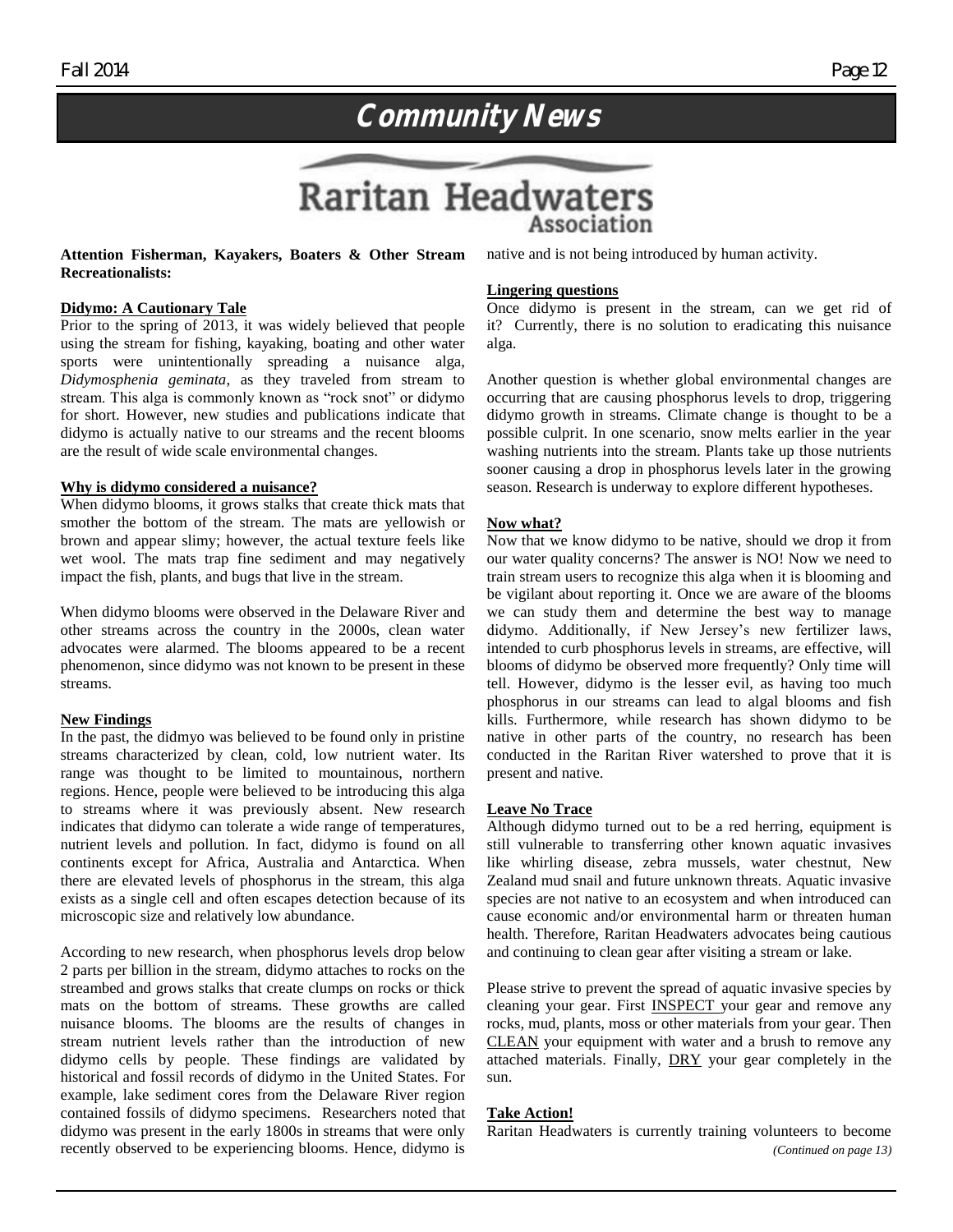# **Community News (continued)**

#### *(Continued from page 12)*

River Ambassadors to serve as a positive presence at parks and community events, inspiring and educating visitors to take personal responsibility for keeping the Raritan River healthy, clean and safe. In part, we are launching this program to help spread awareness about the importance of leaving no trace at the streams and rivers enjoyed by fisherman, kayakers and boaters. Stream users will be encouraged to go beyond the basic leave no trace principles and adopt a practice of inspecting, cleaning, and drying their gear to prevent the unintentional spread of aquatic invasive species.

#### **About Raritan Headwaters**

Raritan Headwaters is a 501(c)(3) non-profit, membersupported conservation organization working to protect, preserve and improve water quality and other natural resources of the Raritan River headwaters region through science, education, advocacy, land preservation and stewardship. The 470 square-mile headwaters region is comprised of the North and South Branch watersheds and lies within Hunterdon, Morris and Somerset Counties. It is home to approximately 400,000 people, contains large areas of undeveloped, environmentally significant land and is a vital component of New Jersey's water supply system. To learn more about the Raritan Headwaters, please visit www.raritanheadwaters.org or call (908) 234-1852.



**Professional Chimney** Cleaning, Maintenance. **Repairs & Relining** 

# 908-537-9900

**GLEN GARDNER, NJ 08826** CountrySweep@Comcast.net www.CountryChimney.Com

**Serving Hunterdon County NJHIC License #13VH01724500** 

### **Greetings from St. John Neumanns**

Schools are open, sports are back … everyone's busy! So are we at St. John's. Many interesting and fun-filled events await you: our tag and book sale, annual picnic, small group faith discussions, and more.

Look for the tents on Route 513 for our Tag and Book Sale on the weekend of September 20-21. This is the same weekend as our Golf Outing. If you are not into bargain shopping but into spiritual delving instead, try one of our small faith groups where we share our thoughts, failings and struggles of everyday life and get recharged. Come have fun at the picnic on September 28 and win big at the Tricky Tray on November 7. We have fun activities for high school youth monthly, and a Wine & Chocolate Tasting on November 22. Find out more at www.ccsjn.org or call (908) 832-2513.

### **2014-2015 St. John Neumann Religious Education Registration**

St. John Neumann Parish is now accepting registrations for Religious Education (K-8) for 2014-2015. There will be classes offered on Sunday mornings 9:00 am (K-6) and Sunday evenings 6:00 pm (Jr. High); both sessions meet twice a month. There is also a monthly Saturday family program. A few program highlights include Advent and Easter activities, Class Masses, Children's Liturgy of the Word, May crowning, and an overnight Confirmation retreat. Registration forms are available on St. John's website, www.ccsjn.org. Please note, First Eucharist requires a two year preparation beginning in First Grade. Any questions or new parishioner inquiries, please contact the Religious Education Office at (908) 832-2162 or email renee@ccsjn.org.

> This section intentionally omitted.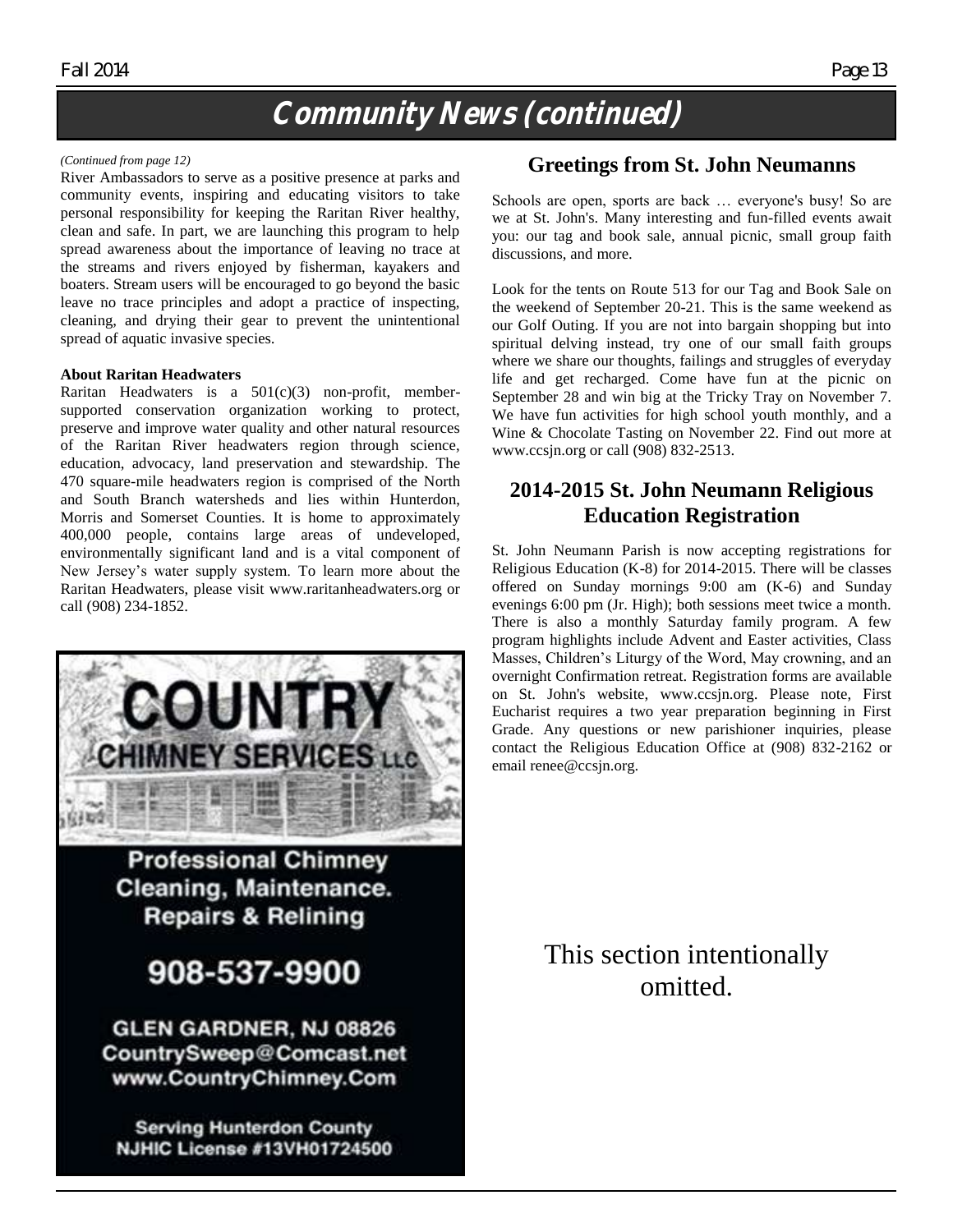# **Community News (continued)**



### **Bernie Worrell to Perform at Local & Legend Music Festival**

Township resident, Rock n' Roll Hall of Famer and Grammy nominated artist, Bernie Worrell, will be performing for the sixth year at the Local & Legend Music Festival in Budd Lake on Saturday, September 20.

A musical prodigy, Worrell began studying piano at the age of three and gave his first public performance at the age of four. He wrote his first concerto at the age of eight and performed with the Washington Symphony Orchestra at age ten. A former student of classical piano at Juilliard and the New England Conservatory of Music, Worrell is perhaps best known as a founding member of [Parliament-Funkadelic](http://en.wikipedia.org/wiki/Parliament-Funkadelic) and for his work with [Talking Heads.](http://en.wikipedia.org/wiki/Talking_Heads) Learn more about Bernie and his music at bernieworrell.com.

The Local & Legend Music Festival showcases local, original talent from New Jersey and the Easton, PA area. All musicians perform for free as the festival raises money for the "Bernie



Worrell Scholarship in Music/Performing Arts". Students from Voorhees, North, Central, and Warren High Schools are among some of the recipients of the scholarship.

**READING SPECIALIST / READING TUTOR** 

**DIANE GORACY**

**908-832-7158**

**dianegoracy54@gmail.com** 



**28 YEARS IN PUBLIC EDUCATION MASTER'S DEGREE IN EDUCATION READING SPECIALIST CERTIFICATION SPECIAL EDUCATION CERTIFICATION ELEMENTARY, HIGH SCHOOL, ADULT SPECIALIZE IN ALTERNATIVE APPROACHES**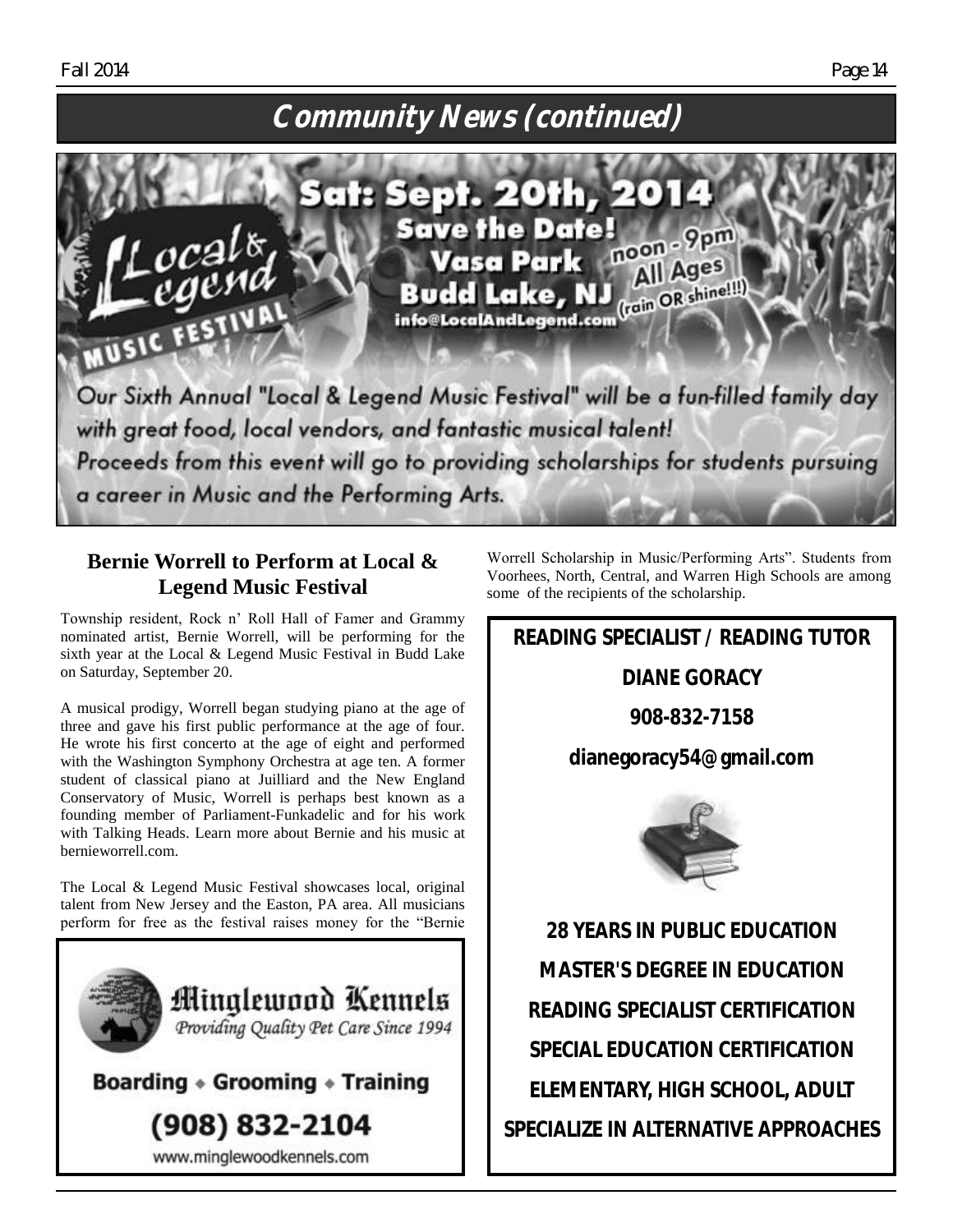Fall 2014 Page 15

|                                                                                       |                                 |                    | Township Directory                        |                                               |                    |
|---------------------------------------------------------------------------------------|---------------------------------|--------------------|-------------------------------------------|-----------------------------------------------|--------------------|
| <b>TOWNSHIP COMMITTEE</b>                                                             |                                 |                    |                                           | <b>FIRE - POLICE - EMS</b>                    |                    |
| Bernie Cryan                                                                          |                                 | $(908) 537 - 2203$ | <b>Police Emergency</b>                   |                                               | 911                |
| Tom McKee, Mayor                                                                      |                                 | $(908) 638 - 5020$ | Police Dispatch                           |                                               | $(908) 638 - 8515$ |
| Ronald Milkowski, Deputy Mayor                                                        |                                 | $(908) 537 - 4132$ | Chief, Chris Mattson                      |                                               | $(908) 638 - 8516$ |
| Patricia Schriver                                                                     |                                 | $(908) 832 - 7066$ | Office Manager, Kathy Goracy              |                                               | $(908) 638 - 8516$ |
| <b>Brian Wunder</b>                                                                   |                                 | $(908) 832 - 2042$ | <b>Emergency Medical Services</b>         |                                               | 911                |
|                                                                                       |                                 |                    | <b>Fire Department Emergency</b>          |                                               | 911                |
| <b>MEETINGS</b><br>Meetings held at the Municipal Building unless otherwise specified |                                 |                    | Chief, Ed Schaffer                        |                                               | $(908)$ 537-2838   |
| <b>Township Committee</b>                                                             | 7:00 PM 1st & 3rd Wed           |                    | Fire Official, Gary Apgar                 |                                               | $(908) 537 - 6670$ |
| <b>Board of Health</b>                                                                | 6:30 PM 1st Wed as needed       |                    |                                           | Open Burn Fire Permit (Andover Forestry Off.) | $(973) 786 - 6350$ |
| Planning Board                                                                        | $7:00$ PM 1st Tues              |                    | <b>Office of Emergency Management</b>     |                                               |                    |
|                                                                                       |                                 |                    | Coordinator, Alan Goracy                  |                                               | $(908) 832 - 7158$ |
| Board of Adjustment                                                                   | $7:30$ PM 4th Wed               |                    | <b>Tewksbury Township Municipal Court</b> |                                               | (908) 832-7684     |
| <b>Environmental and Open Space Commission</b>                                        | 7:00 PM 3rd Mon                 |                    | <b>Hunterdon County Board of Health</b>   |                                               | $(908) 788 - 1351$ |
| Park Committee                                                                        | $7:00$ PM $2nd$ Mon             |                    |                                           |                                               |                    |
| <b>Agricultural Advisory Board</b>                                                    | 7:00 PM 2nd Mon                 |                    |                                           | <b>SCHOOLS</b>                                |                    |
| <b>Recreation Commission</b>                                                          | 7:30 PM 1st Thurs               |                    | Valley View School                        | Grades $K - 4$                                | (908) 832-2175     |
| Library Committee                                                                     | 7:30 PM 2nd Wed at the Library  |                    | Woodglen School                           | Grades $5 - 8$                                | $(908) 638 - 4111$ |
| Historians                                                                            | 7:30 PM 1st Thurs at the Museum |                    | Voorhees High School                      | Grades $9 - 12$                               | $(908)$ 638-6116   |

|                                                                          |                  | <b>TOWNSHIP CONTACTS</b> |                                                                                                                                                               |
|--------------------------------------------------------------------------|------------------|--------------------------|---------------------------------------------------------------------------------------------------------------------------------------------------------------|
| Township Clerk, Registrar of Vital Statistics                            | Karen Sandorse   | (908) 638-8523 x11       |                                                                                                                                                               |
| Deputy Clerk, Dog Licensing Agent, Deputy Registrar                      | Kimberly Jacobus | (908) 638-8523 x10       |                                                                                                                                                               |
| <b>Tax Collector</b>                                                     | Mary Hyland      | $(908)$ 638-8523 x15     | Hours: Wed & Fri 8:00 AM-4:30 PM                                                                                                                              |
| Assessor                                                                 | Mary Mastro      | (908) 638-8523 x17       | Hours: Tues & Wed 8:00 AM-4:30 PM and by appointment                                                                                                          |
| Planning Board Clerk & Board of Adjustment Secretary                     | Gail Glashoff    | (908) 638-8523 x22       |                                                                                                                                                               |
| <b>Recycling Coordinator</b>                                             | Joann Fascenelli | (908) 638-8523 x19       |                                                                                                                                                               |
| Zoning Officer                                                           | John Flemming    | (908) 638-8523 x20       | Hours: Mon & Wed 1:00 PM-4:00 PM                                                                                                                              |
| <b>Lost Pets</b>                                                         | Judy Dunlap      | $(908) 537 - 2678$       |                                                                                                                                                               |
| Department of Public Works                                               | Warren Gabriel   | $(908) 537 - 2850$       |                                                                                                                                                               |
| <b>Library Committee</b>                                                 | Art Gerlich      | $(908)$ 638-4331         |                                                                                                                                                               |
| <b>Recreation Commission</b>                                             | Kristin Petrik   |                          |                                                                                                                                                               |
| <b>Memorial Garden</b>                                                   | Eva Burrell      | $(908) 537 - 2424$       |                                                                                                                                                               |
| Environmental & Open Space Commission                                    | Warren Newman    | $(908)$ 638-4332         |                                                                                                                                                               |
| Webmaster & Newsletter                                                   | Karen Newman     | $(908)$ 638-4332         | Email information to karennewman@embarqmail.com                                                                                                               |
| <b>Bunnvale Library</b>                                                  |                  | $(908)$ 638-8884         | Hours: Wed 1:00-8:00, Thurs & Fri 9:00-5:00, Sat 9:00-2:00                                                                                                    |
| Township of Lebanon Museum at New Hampton                                |                  | $(908) 537 - 6464$       | Hours: Tues & Thurs 9:30 AM-5:00 PM, Sat 1:00-5:00 PM                                                                                                         |
| Hunterdon County Transfer Station                                        |                  | $(908)$ 236-9088         |                                                                                                                                                               |
| Construction Office, Christy Hoffman Farm, 108 Rt 512, Califon, NJ 07830 |                  | $(908) 832 - 5552$       | Hours: Mon-Fri 8:30 AM-4:00 PM                                                                                                                                |
|                                                                          |                  |                          | For scheduling use of the Municipal Building Meeting Rooms or reserving the Memorial Park pavilion or fields, contact the Municipal Building at 638-8523 x10. |